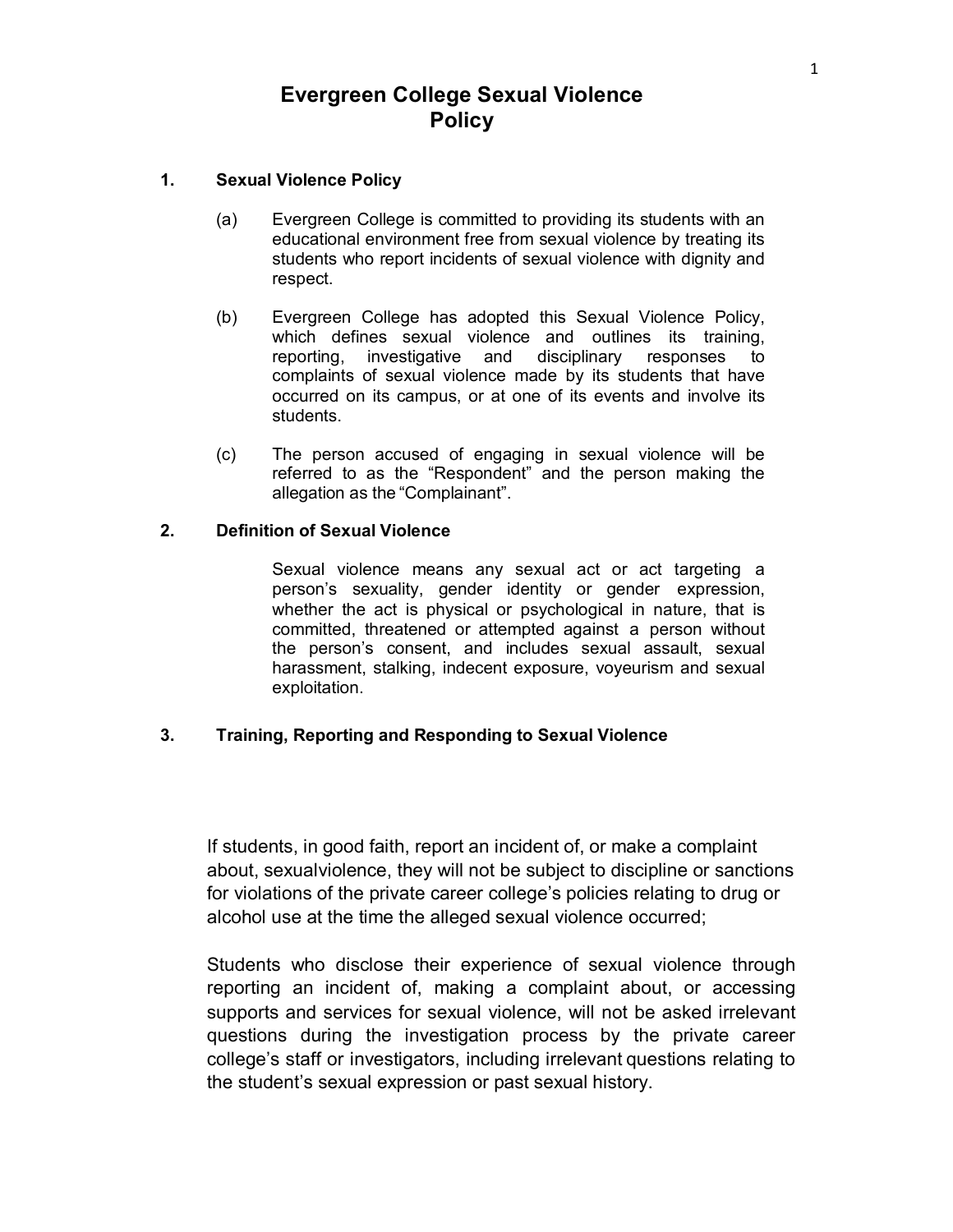- (a) Evergreen College shall include a copy of the Sexual Violence Policy in every contract made between it and its students, and provide a copy of the Sexual Violence Policy to career college management (corporate directors, controlling shareholders, owners, partners, other persons who manage or direct the career college's affairs, and their agents), instructors, staff, other employees and contractors and train them about the policy and its processes of reporting, investigating and responding to complaints of sexual violence involving its students. \*Any company participating in offering student internships on their premises must provide an undertaking in writing that it is in compliance with all applicable legislation, including the Ontario Human Rights Code and the Occupational Health and Safety Act and will provide students access to those policies should they encounter issues relating to sexual violence in the workplace.
- (b) The Sexual Violence Policy located in our front desk as well the student lounge.
- (c) College management, instructors, staff, other employees and contractors of Evergreen College will report incidents of or complaints of sexual violence to Evergreen College's Health and Safety Committee upon becoming aware of them.

| Health and Safety Committee Members:                                |
|---------------------------------------------------------------------|
| Chairperson: Linda Cook, Academic Director, 416-365-0505 ext. 227,  |
| linda.cook@evergreencollege.ca                                      |
| Members:                                                            |
| Din Awad, President, 416-365-0505 ext. 230, din@evergreencollege.ca |
| Julia Gu, CEO, 416-365-0505 ext. 222, juliag@evergreencollege.ca    |
| Lily Shu, Senior Admission Counsellor, 416-365-0505 ext. 238,       |
| lily@evergreencollege.ca                                            |
|                                                                     |
|                                                                     |
|                                                                     |
|                                                                     |
|                                                                     |

- (d) Students who have been affected by sexual violence or who need information about support services should contact Evergreen College's Health and Safety Committee Chairperson or the Academic Compliance Director.
- (e) Subject to Section 4 below, to the extent it is possible, Evergreen College will attempt to keep all personal information of persons involved in the investigation confidential except in those circumstances where it believes an individual is at imminent risk of self-harm, or of harming another, or there are reasonable grounds to believe that others on its campus or the broader community are at risk. This will be done by:
	- (i) ensuring that all complaints/reports and information gathered as a result of the complaint/reports will be only available to those who need to know for purposes of investigation, implementing safety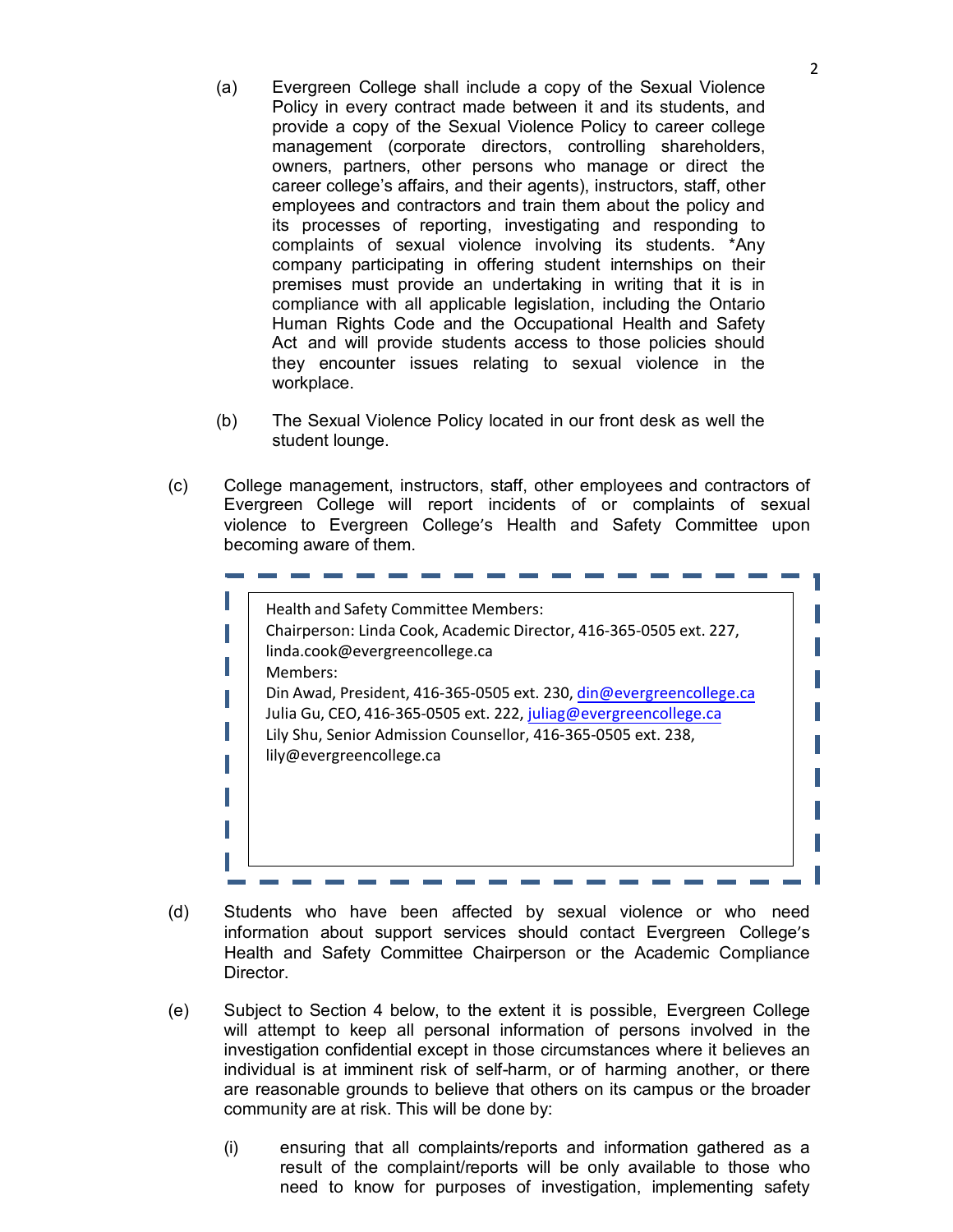measures and other circumstances that arise from any given case; and

- (ii) ensuring that the documentation is kept in a separate file from that of the Complainant/student or the Respondent.
- (f) Evergreen College recognizes the right of the Complainant not to report an incident of or make a complaint about sexual violence or not request an investigation and not to participate in any investigation that may occur.
- (g) Notwithstanding (f), in certain circumstances, Evergreen College may be required by law to initiate an internal investigation and/or inform police without the complainant's consent if it believes the safety of members of its campus or the broader community is at risk. In addition, Evergreen College believes that it is in the best interest of our staff and students to investigate all complaints and deems it a policy of Evergreen College.
- (h) In all cases, including (f) above, Evergreen College will appropriately accommodate the needs of its students who are affected by sexual violence. Students seeking accommodation should contact Evergreen College's Health and Safety Committee Chairperson or the Academic Compliance Director.

In this regard, Evergreen College will assist students who have experienced sexual violence in obtaining counselling and medical care, and link them with information about sexual violence supports and services available in the community as set out in **Appendix 1** attached hereto. Students are not required to file a formal complaint in order to access supports and services.

#### **4. Investigating Reports of Sexual Violence**

- (a) Under this Sexual Violence Policy, any student of Evergreen College may file a report of an incident or a complaint to Evergreen College Health and Safety Committee Chairperson or the Academic Compliance Director in writing. The other officials, offices or departments that will be involved in the investigation are the President and CEO.
- (b) Upon receipt of a report of an incident or a complaint of alleged sexual violence being made, Evergreen College's Health and Safety Committee Chairperson or the Academic Compliance Director. will respond immediately and:
	- (i) determine if there is immediate danger to anyone and if so call 911;
	- (ii) determine whether an investigation should proceed and if the Complainant wishes to participate in an investigation;
	- (iii) determine who should conduct the investigation having regard to the seriousness of the allegation and the parties involved;
	- (iv) determine whether the incident should be referred immediately to the police;

In the event that the police are called to remove a respondent from the college, as well as, in such cases or where civil proceedings are commenced in respect of allegations of sexual violence, may conduct its own independent investigation and make its own determination in accordance with its own policies and procedures; and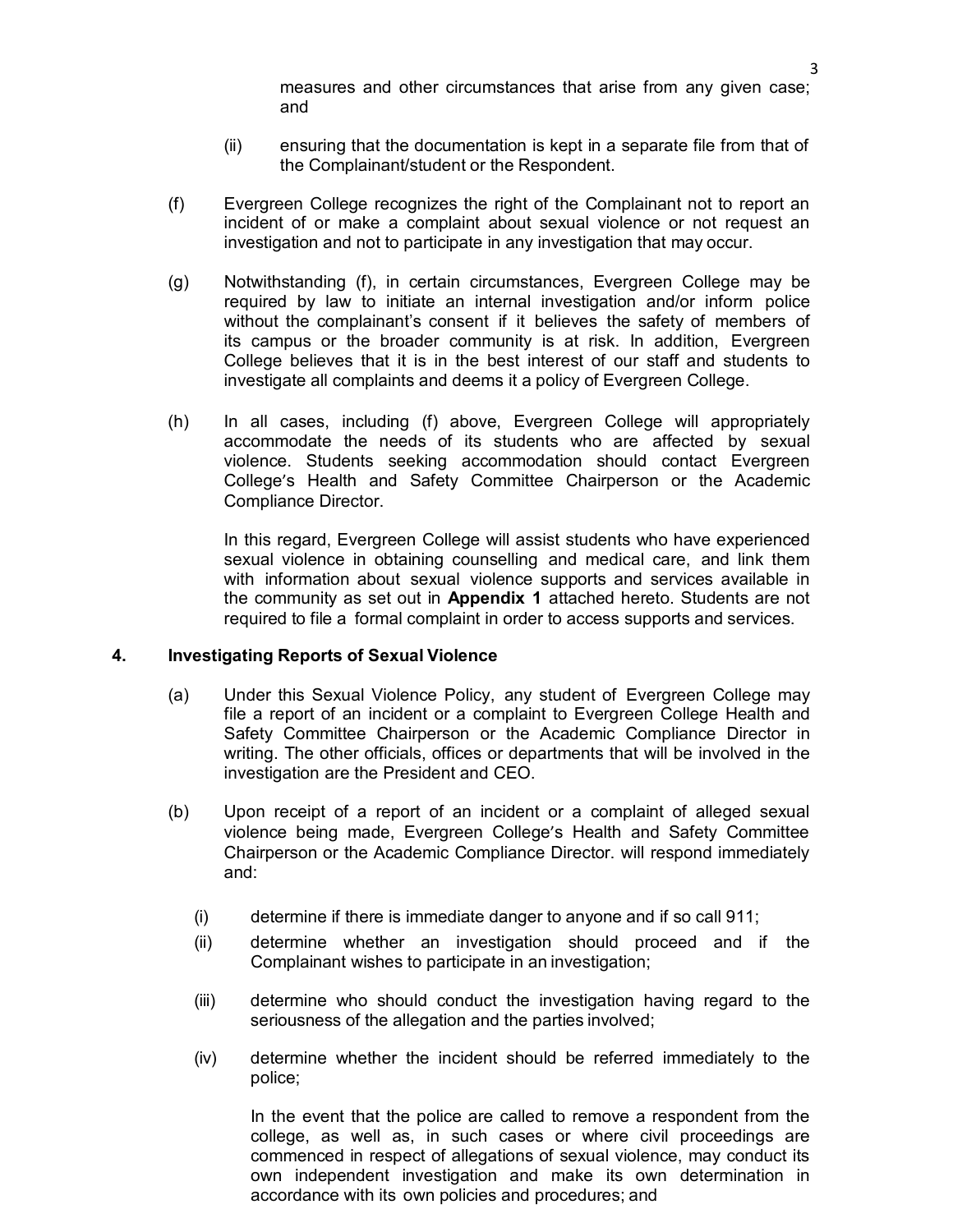- (v) determine what interim measures ought to be put in place pending the investigation process such as removal of the Respondent or seeking alternate methods of providing necessary course studies.
- (c) Once an investigation is initiated, the following will occur:
	- (i) the Complainant and the Respondent will be advised that they may ask another person to be present throughout the investigation;
	- (ii) interviewing the Complainant to ensure a complete understanding of the allegation and gathering additional information that may not have been included in the written complaint such as the date and time of the incident, the persons involved, the names of any person who witnessed the incident and a complete description of what occurred;
	- (iii) informing and interviewing the Respondent of the complaint, providing details of the allegations and giving the Respondent an opportunity to respond to those allegations and to provide any witnesses the Respondent feels are essential to the investigation;
	- (iv) interviewing any person involved or who has, or may have, knowledge of the incident and any identified witnesses;
	- (v) providing reasonable updates to the Complainant and the Respondent about the status of the investigation; and
	- (vi) following the investigation, Evergreen College's Health and Safety Committee Chairperson or the Academic Compliance Director. will:
		- (A) review all of the evidence collected during the investigation;
		- (B) determine whether sexual violence occurred; and if so
		- (C) determine what disciplinary action, if any, should be taken as set out in Section 5 below.

# **5. Disciplinary Measures**

- (a) If it is determined by Evergreen College that the Respondent did engage in sexual violence, immediate disciplinary or corrective action will be taken. This may include:
	- (i) disciplinary action up to and including termination of employment of instructors or staff; or
	- (ii) expulsion of a student; and /or
	- (iii) the placement of certain restrictions on the Respondent's ability to access certain premises or facilities; and/or
	- (iv) any other actions that may be appropriate in the circumstances.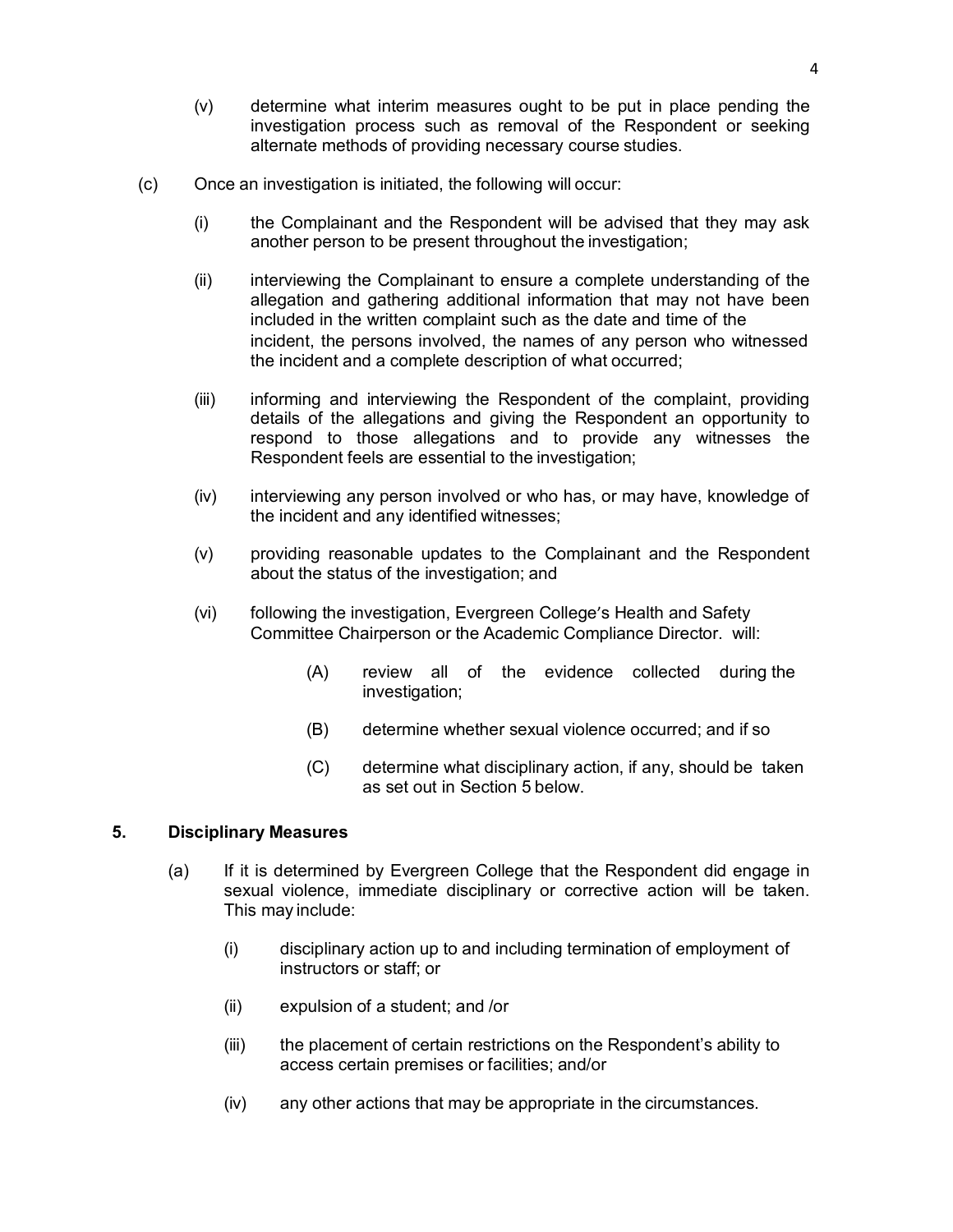# **6. Appeal**

(a) Should the Complainant or the Respondent not agree with the decision resulting from the investigation, he or she may appeal the decision to Evergreen College's President or Chief Executive Officer within ten days by submitting a letter addressed to din@evergreencollege.ca or juliag@evergreencollege.ca advising of the person's intent to appeal the decision.

# **7. Making False Statements**

- (a) It is a violation of this Sexual Violence Policy for anyone to knowingly make a false complaint of sexual violence or to provide false information about a complaint.
- (b) Individuals who violate this Sexual Violence Policy are subject to disciplinary and/ or corrective action up to and including termination of employment of instructors or staff or expulsion of a student.

# **8. Reprisal**

- (a) It is a violation of this Sexual Violence Policy to retaliate or threaten to retaliate against a complainant who has brought forward a complaint of sexual violence, provided information related to a complaint, or otherwise been involved in the complaint investigation process.
- (b) Individuals who violate the Sexual Violence Policy are subject to disciplinaryand/or corrective action, up to and including termination of employment ofinstructors or staff or expulsion of a student.

# **9. Review**

- (a) Evergreen College shall ensure that student input is considered in the development of its Sexual Violence Policy and every time it is reviewed or amended.
- (b) Evergreen College shall review its Sexual Violence Policy 3 years after it is first implemented and amend it where appropriate. This date is May 15, 2018.

#### **10. Collection of Student Data**

(a) Evergreen College shall collect and be prepared to provide upon request by the Superintendent of Private Career Colleges such data and information as required according to Subsections 32.1 (8), (9), (10) and (11) of Schedule 5 of the Private Career Colleges Act, 2005 as amended.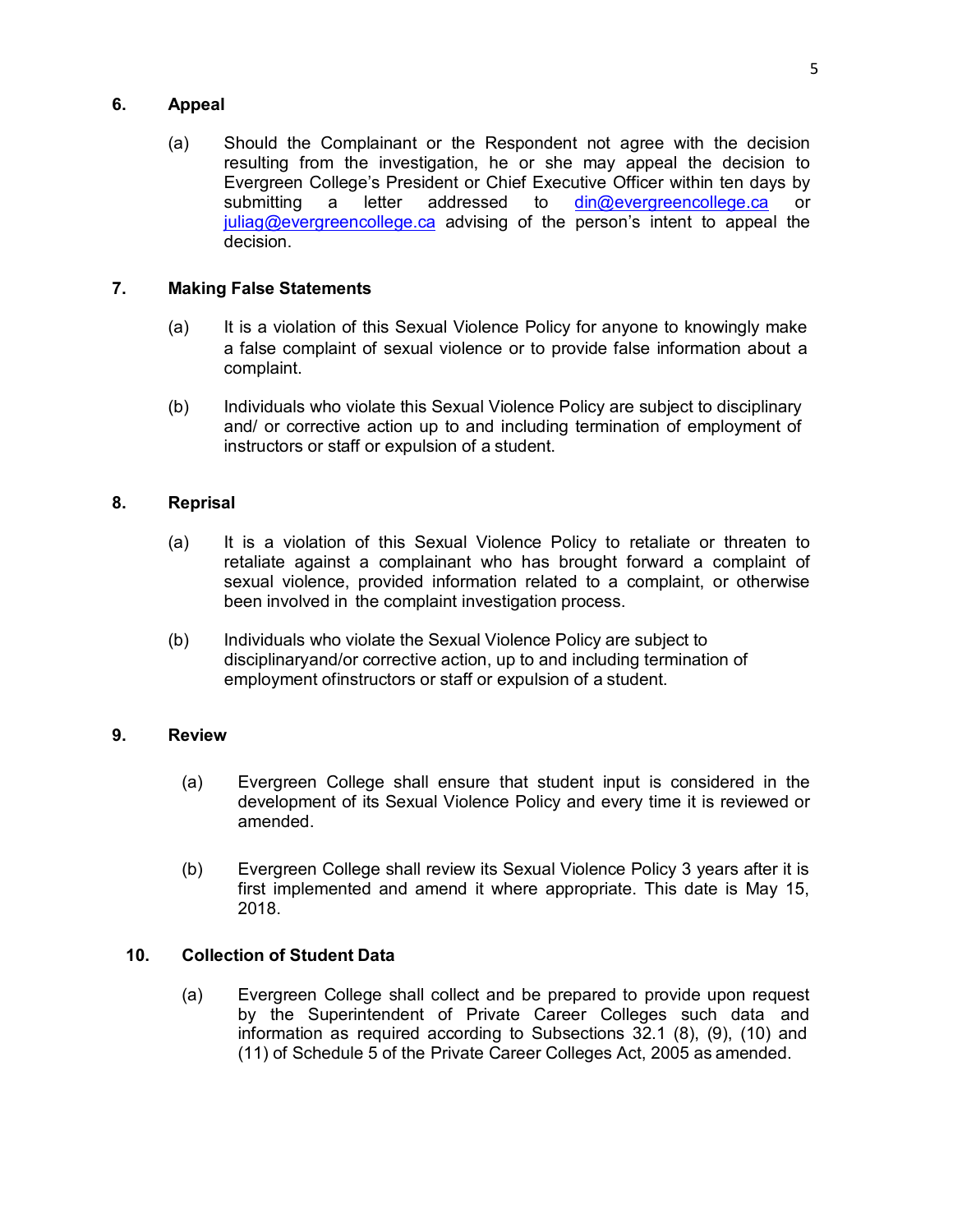### **Appendix 1**

The following represents a list of Provincial Rape Crisis Centres.

Canadian Association of Sexual Assault

Centres Ontario

**Provincial** 

English

Assaulted Women's

Helpline Toll Free: 1-

866-863-0511

#SAFE (#7233) on Bell, Rogers, Fido or Telus

mobile TTY: 416-364-8762

www.awhl.org

Français

Fem'aide

Telephone Toll-Free: 1-877-336-2433

ATS: 1 866 860-7082

www.femaide.ca

# **Sexual Assault/Domestic Violence Treatment Centres**

35 hospital-based centres that provide 24/7 emergency care to women. To locate the Sexual Assault/Domestic Violence Treatment Centre nearest you, follow this link.

**Local**

**Toronto** 

#### **Toronto Rape Crisis Centre**

416-597-1171 (main line), 416-597-8808 (counselling line)

Offers legal support, referrals, a 24-hour crisis line, support groups and in-person counselling for victims of sexual assault. Mon-Fri, 9:30am-5pm. More information at http://www.trccmwar.ca/.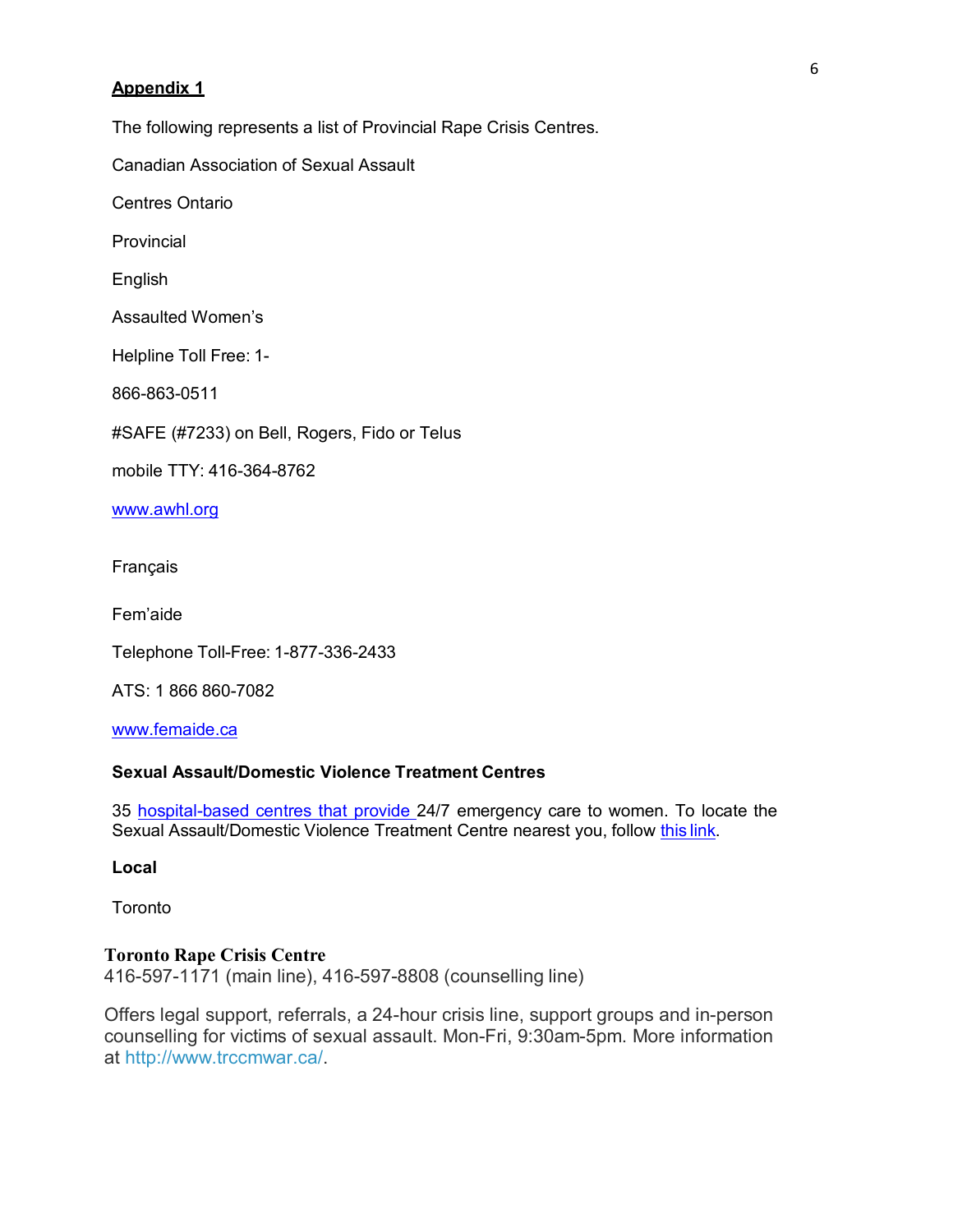#### **Assaulted Women's Help Line**

416-863-0511, toll-free in Ontario at **1-866-863-0511** , or 416-323-6040 if assaulted in last 72 hours Call-in only.

Emergency help line for women that have been assaulted. Anonymous, accessible 24 hours a day. More information at http://www.awhl.org/.

# **Sexual Assault & Domestic Violence Care Centre at the Women's College Hospital** 416-323-6040

76 Grenville St., Toronto, Ontario, M5S 1B2

24-hour medical care centre for adults who have been victims of sexual assault, offering emergency and follow-up care. More information, including hours, at http://www.womenscollegehospital.ca/programs/program116.html.

**Sexual Assault & Domestic Violence Care Centre at the Women's College Hospital** 416-323-6040

76 Grenville St., Toronto, Ontario, M5S 1B2

24-hour medical care centre for adults who have been victims of sexual assault, offering emergency and follow-up care. More information, including hours, at http://www.womenscollegehospital.ca/programs/program116.html.

**Barbra Schlifer Commemorative Clinic** 416-323-9149

489 College Street, Suite 503, Toronto, Ontario, M6G 1A5

Free counselling, legal, interpretation, information and referral service for women who are survivors of violence. Mon.-Fri., 9am-5pm. More information at http://www.schliferclinic.com.